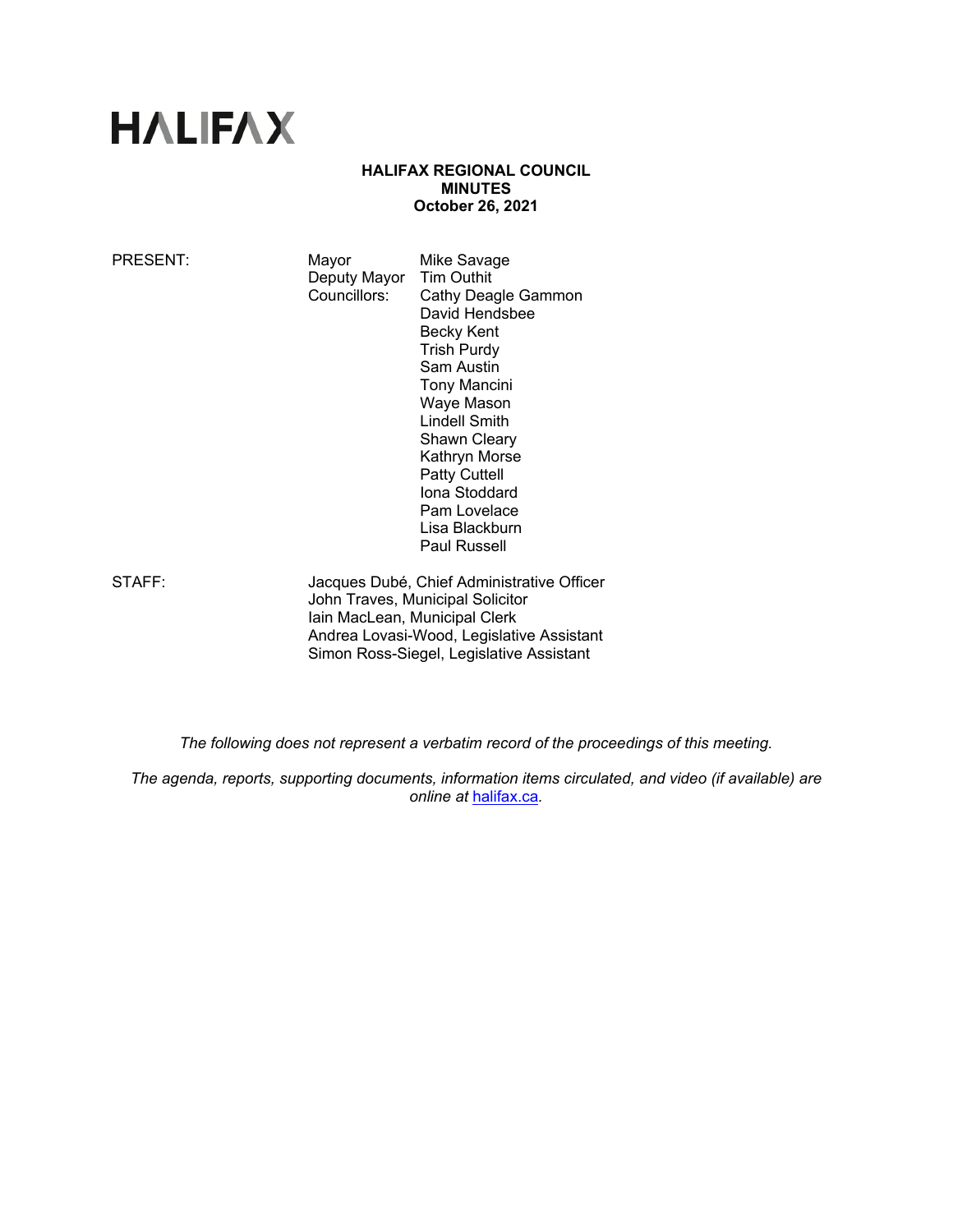*The meeting was called to order at 11:16 a.m., and recessed at 12:07 p.m. Council reconvened in at 1:00 p.m. Council recessed at 1:49 p.m. and reconvened at 6:00 p.m. Council recessed at 6:19 p.m. Council reconvened in at 6:21 p.m. Council recessed at 8:12 p.m. Council reconvened in at 8:21 p.m. Council recessed at 9:08 p.m. Council reconvened in at 9:10 p.m. Council adjourned at 9:39 p.m.* 

# **1. CALL TO ORDER**

Mayor Savage called the meeting to order at 11:16 a.m. and Council paused for a moment of reflection.

# **2. SPECIAL COMMUNITY ANNOUNCEMENTS & ACKNOWLEDGEMENTS**

Councillors noted special community announcements and acknowledgements.

## **3. APPROVAL OF MINUTES – NONE**

# **4. APPROVAL OF THE ORDER OF BUSINESS AND APPROVAL OF ADDITIONS AND DELETIONS**

Additions: None

Deletions: None

MOVED by Councillor Russell, seconded by Councillor Stoddard

## **THAT the agenda be approved as presented.**

## **MOTION PUT AND PASSED UNANIMOUSLY.**

## **5. CONSENT AGENDA**

MOVED by Councillor Mason, seconded by Councillor Austin

**THAT Halifax Regional Council approve agenda items 15.1.1, 15.1.2, 15.1.4 and 15.2.1.** 

#### **MOTION PUT AND PASSED UNANIMOUSLY.**

**6. BUSINESS ARISING OUT OF THE MINUTES – NONE 7. CALL FOR DECLARATION OF CONFLICT OF INTERESTS – NONE 8. MOTIONS OF RECONSIDERATION – NONE** 

**9. MOTIONS OF RESCISSION – October 22, 2019 9.1 Councillor Mason** 

The following was before Council:

Extract from the October 22, 2019 Regional Council Minutes

MOVED by Councillor Mason, seconded by Councillor Mancini

#### **THAT Halifax Regional Council rescind the motion of October 22, 2019 to request a staff report to:**

**a. review garbage collection schedule for the student housing areas off campus around Dalhousie and St. Mary's (south end of Halifax) and identify options to provide garbage collection on the normal scheduled weekday for municipal waste collection services following May 1 and September 1; and**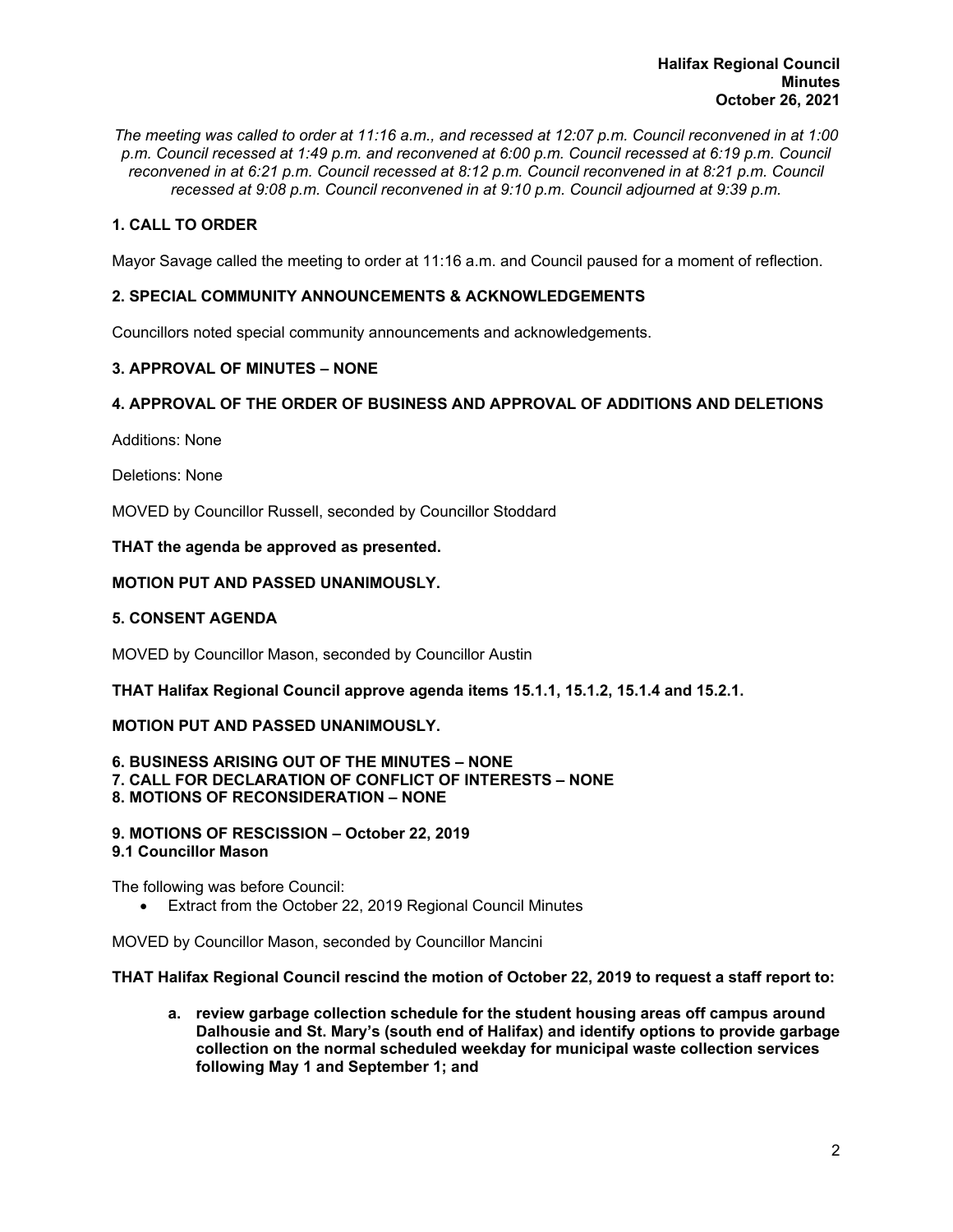**b. consider amending bylaw and policy to increase penalties and decrease timelines / warning period related to non-compliance on solid waste/garbage collection.** 

## **MOTION TO RESCIND PUT AND PASSED UNANIMOUSLY.**

#### **10. CONSIDERATION OF DEFERRED BUSINESS – NONE 11. NOTICES OF TABLED MATTERS – NONE**

#### **12. PUBLIC HEARINGS**

## **12.1 By-law N-200, Respecting Noise – Exemption Request - Halifax Pride**

The following was before Council:

Staff recommendation report dated October 15, 2021

Tanya Phillips, Manager of By-law Standards, gave a presentation and responded to questions of clarification from Regional Council.

Regional Council opened the public hearing at 6:04 p.m.

Mayor Savage invited the applicant to come forward and address Council.

Adam Reid, Executive Director of Halifax Pride, spoke before Regional Council. Organizers are confident in their ability to disassemble the stage closely after 1:00 a.m. with minimal noise and without major disruptions.

Mayor Savage reviewed the rules of procedure for public hearings and opened the public hearing for anyone wishing to speak on the matter.

Mayor Savage called three times for any members of the public wishing to speak on the matter. There were none present.

MOVED by Councillor Mason, seconded by Councillor Cleary

#### **THAT the hearing be closed.**

## **MOTION PUT AND PASSED.**

The hearing closed at 6:07 p.m.

MOVED by Councillor Mason, seconded by Councillor Cleary

## **THAT Halifax Regional Council:**

- **1. Approve the portion of Halifax Pride's application for an exemption from the provisions of the Noise By-Law for the hours of 8:00 p.m. on Saturday, October 30 to 1:00 a.m. on Sunday, October 31, 2021, and**
- **2. Deny the portion of Halifax Pride's application for an exemption from the provisions of the Noise By-law for the hours of 1:00 a.m. to 3:00 a.m. on Sunday, October 31, 2021 pursuant to the discussion section of this report and any matters raised at the public hearing.**

Several Councillors expressed a desire to consider an alternative motion to extend the end time of the Noise By-law exemption from 1:00 a.m. to 2:00 a.m. to accommodate the Applicant's proposal to dismantle the stage following the performance rather than waiting until morning. Phillips provided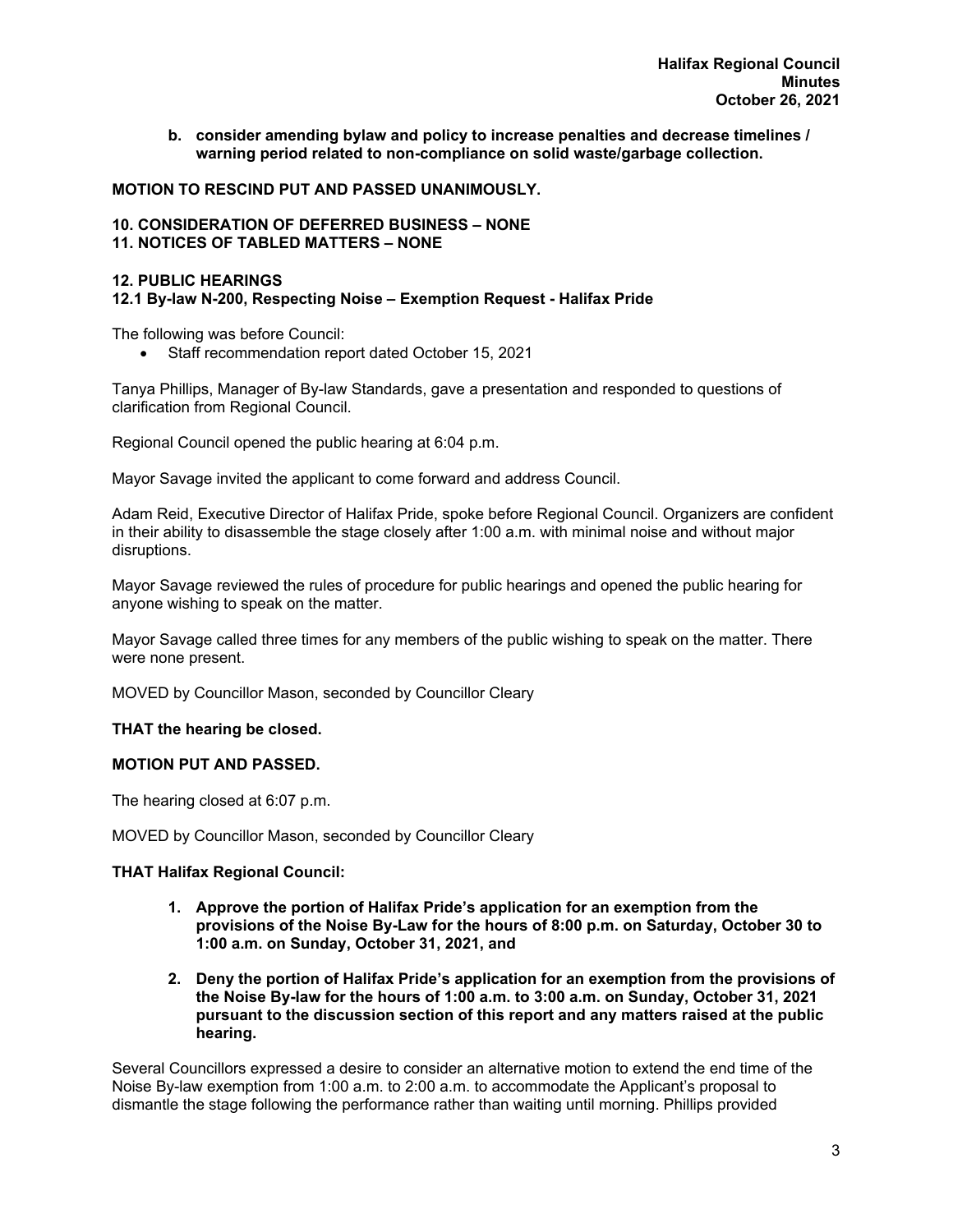information regarding staff's knowledge regarding the anticipated the extent of the work. Councillors stated they were confident the work could be completed within the proposed timeline. Several Councillors requested, should the timeline be extended, that staff notify Council if staff receives noise complaints to inform Council going forward.

# **MOTION PUT AND DEFEATED UNANIMOUSLY.**

MOVED by Councillor Deagle Gammon, seconded by Councillor Mason

**THAT Halifax Regional Council choose to approve the portion of Halifax Pride's application for an exemption from the provisions of the Noise By-Law for the hours of 8:00 p.m. on Saturday, October 30 to 2:00 a.m. on Sunday, October 31, 2021.** 

#### **MOTION PUT AND PASSED UNANIMOUSLY.**

**12.2 Regional Centre Secondary Municipal Planning Strategy and Land Use By-law and Proposed By-law U-111, Amending By-law U-100, Respecting User Charges – Centre Plan Package B – Supplementary Report** 

**12.2 i) Supplementary Staff Report dated September 14, 2021** 

The following was before Council:

- Supplementary staff report dated October 13, 2021
- Extracts from the September 28, 2021 and October 5, 2021 Regional Council Minutes
- Supplementary staff report dated September 14, 2021
- Correspondence from Patricia Brennan-Alpert, Katherine Kitching, Eugene Pieczonka, Kim Day, Howard Epstein, Syd Dumaresq, Scott Brogan, Ron Peters, Lesley Anna Patten, Peggy Cameron, Andrew McCullogh, Lori Barker, Jennifer Powley, Nicholas Hatt, Paul Dec, Executive of Friends of the Halifax Common, Joanne Feniyanos, Blair Beed, and Lisa Dahr
- Staff Presentation dated October 26, 2021

First Reading was given on October 5, 2021

Kelly Denty, Executive Director of Planning and Development, Ben Sivak, Program Manager of Community Policy, and Eric Lucic, Manager of Regional Planning, gave a presentation and responded to questions of clarification from Regional Council.

Regional Council opened the public hearing at 6:56 p.m.

Mayor Savage advised there was no applicant for this case.

Mayor Savage reviewed the rules of procedure for public hearings and opened the public hearing for anyone wishing to speak on the matter.

**Nathan Rogers**, the campus planner for Dalhousie University, spoke in support of the proposed amendments with additional comments. In the role of campus planner, the speaker recognized the efforts of staff in engaging with Dalhousie University in consultation and dialogue in developing the proposed amendments. The speaker stated they can support them as drafted. As a citizen however the speaker expressed that they have a concern regarding the proposed regulations regarding established residential zones and infill development. The speaker stated that by relying on total building height rather than more granular details, there is a risk of future conflict between developers and residents.

**David Garrett**, a resident of Halifax Peninsula and an Architect, spoke in opposition to the proposed amendments. The speaker stated that while they believe the proposed Centre Plan represents a comprehensive document with a great amount of work behind it, it is not fully understood by many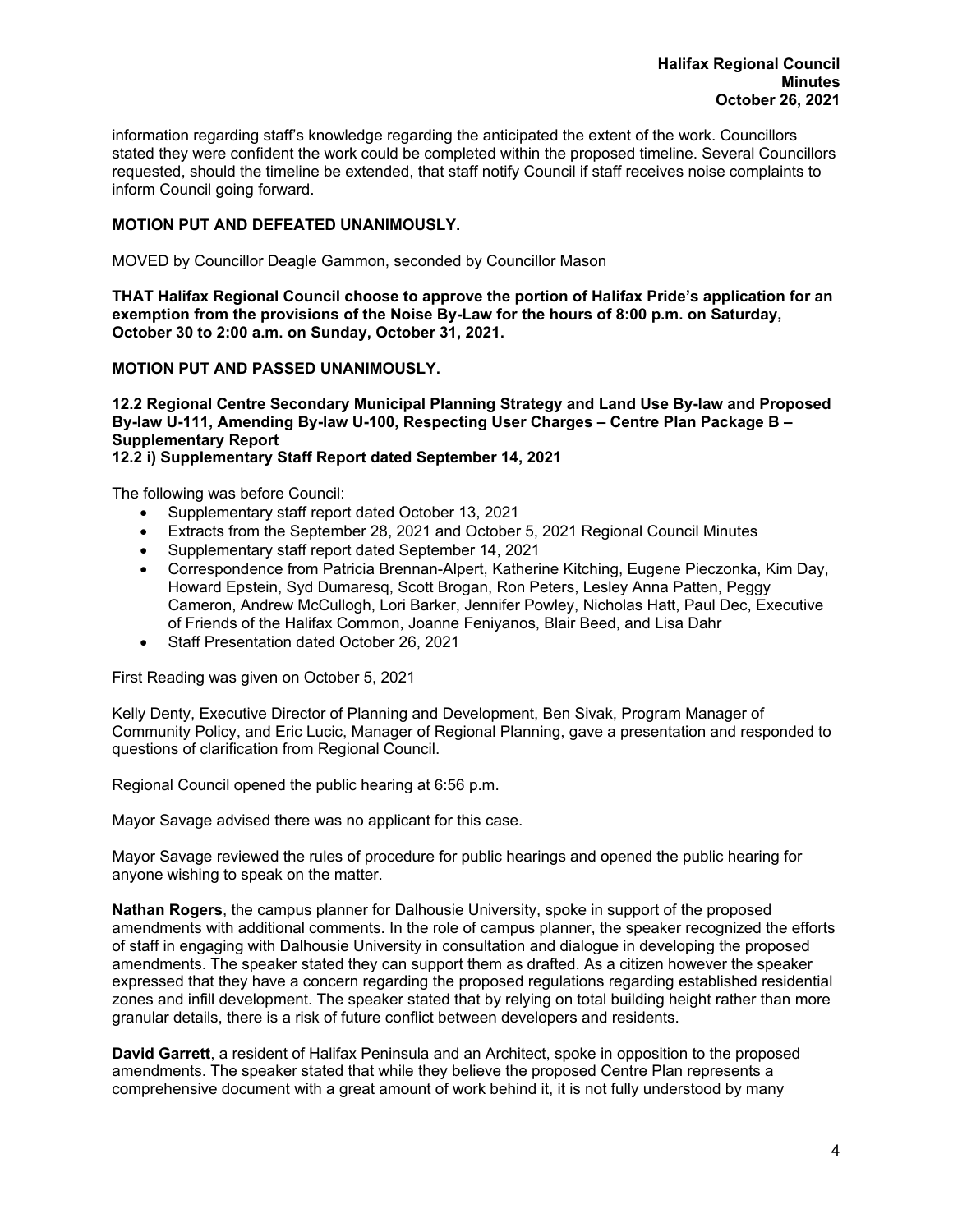members of the community and the public. The speaker requested that Council open the document to further review, with a view to density, open space, open consultation, and sustainability.

**Bill Campbell**, a representative of Walk 'n Roll Halifax, spoke in support of the proposed amendments. The speaker stated that they have worked closely with Councillors and staff to support the initiatives of Walk 'n Roll Halifax. Though Covid-19 made public consultation difficult, core concepts were adopted, namely complete communities, human scaled design, pedestrian first priorities and strategic growth. The speaker proposed several ways in which these priorities can be achieved through the Centre Plan Package B should the proposed amendments be adopted.

**Eugene Pieczonka**, A representative of Lydon Lynch Architects, spoke in support of the proposed amendments while expressing some concerns. The speaker recognized the incredible efforts which has gone into the plan and acknowledged that the speaker's firm has engaged deeply with staff throughout the discussions in the adoption of Packages A and B. The speaker expressed several concerns related to drafting in the proposed amendments regarding high-rise building restrictions and required setbacks. The speaker stated that under Package A, there were no requirements for intermediate forms and flexibility is given to site characteristics. The speaker supported extending this formula into Package B.

**Scott and Lynn Brogan**, residents of Halifax Peninsula, spoke in support of the proposed amendments, with additional comments. The speakers stated that they have been actively engaged in consultation through the Centre Plan process. As owners of a large property, the speakers expressed support for densification for the particular property by assigning a higher order designation to the property.

**Syd Dumaresq**, a representative of SP Dumaresq Architect Ltd., spoke in support of the proposed amendments while expressing some concerns related to two aspects. Firstly, regarding building setbacks, while the speaker supports these generally, they expressed concern regarding their extension to underground. This deeply challenges developers regarding designing for underground parking. The speaker stated that they believe a four-foot limitation would adequately address these challenges and supported either keeping setback requirements to begin above ground or reduce the setback requirement to the first four feet above ground. Secondly, while the speaker supports setbacks generally, the current proposed requirements may lead to difficult load measurements which will increase construction costs. The speaker supports an alternative two-meter stepback requirement.

**Beverly Miller**, a resident of Halifax, spoke in opposition to the proposed amendments. The speaker requested the vote be deferred and further public consultation be provided. The speaker spoke to concerns with the public engagement and public participation held as part of the Centre Plan Package B process. The speaker stated that Covid-19 public health emergency has sufficiently changed life in Canada to require staff to re-evaluate the objectives of the Centre Plan design process.

**William Breckenridge**, a resident of Halifax, recognized the efforts of staff and the public in assembling the proposed amendments. The speaker expressed concern regarding proposed changes relating to neighbourhood transitions and the impacts on current and future proposed heritage conservation districts. The speaker supported several changes to the proposed amendments to further support missing-middle densification while preserving potential heritage properties.

**Caden Hebb**, a resident of West End Halifax, spoke in opposition to the proposed amendments. The speaker recognized the efforts of staff and the public in assembling the proposed amendments. The speaker requested the vote be deferred and further public consultation be provided which should include a 3-dimension render of the Centre Plan areas. The speaker noted several other proposed changes further detailed in the petition submitted by residents.

**Eric Thomson**, Halifax, spoke in support of the proposed amendments while expressing some concerns related to neighbourhood transitions and irregularities relating to zoning adjacent areas. The speaker supports providing an opportunity for property owners to bring their concerns to Council for further consideration.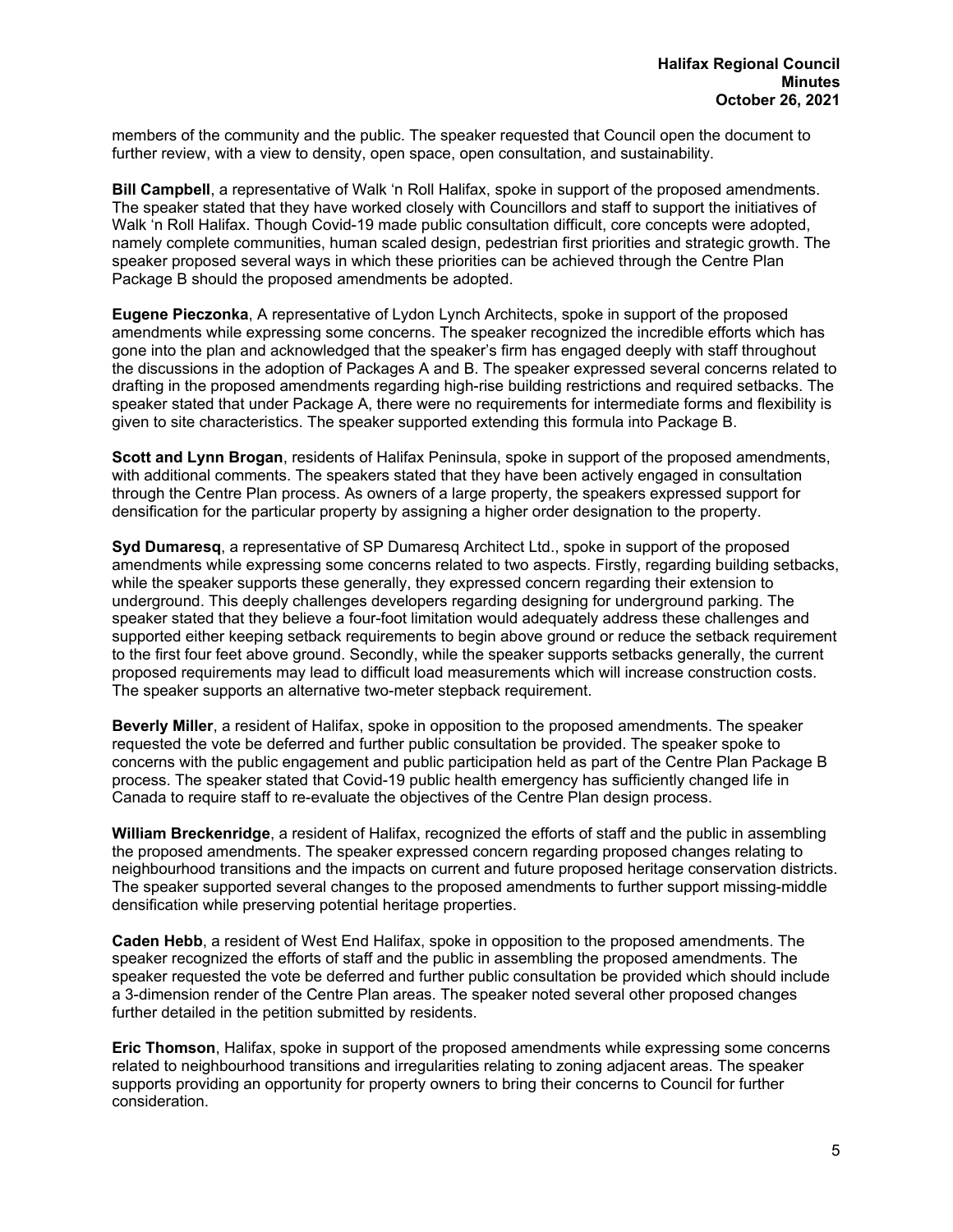**Elias Gossen**, a resident of Halifax, expressed concerns related to the impact of the proposed amendments to their development project which has previously received site plan approval. The speaker requested that speakers and similarly impacted developers be enabled to continue to rely on Package A requirements for current projects. In response to questions from Councillors, the speaker clarified that the proposed development is Case 22940: Level III Site Plan Approval Application for 3077 and 3085 Oxford Street, 6387,6389 and 6393 Young Street, Halifax.

**Stephen Adams**, Executive Director of the Urban Development Institute of Nova Scotia, recognized the efforts of staff and the public in assembling the proposed amendments. The speaker noted they followed the staff presentation and noted the extensive unprecedented public consultation involved in the development of the Centre Plan Package B.

**Alan Ruffman**, a resident of Halifax, spoke in opposition to the proposed amendments. The speaker requested the vote be deferred and further public consultation be provided. The speaker expressed concern that further increased construction height will interrupt resident investments in personal solar power generating capacity by clocking their access to sunlight.

Mayor Savage called three times for any other members of the public wishing to speak on the matter, and there were none present.

MOVED by Councillor Hendsbee, seconded by Councillor Cleary

## **THAT the hearing be closed.**

## **MOTION PUT AND PASSED.**

The hearing closed at 8:12 p.m.

#### MOVED by Councillor Mason, seconded by Councillor Austin

#### **THAT Halifax Regional Council:**

- **1. Adopt the Regional Centre Secondary Municipal Planning Strategy, and the Regional Centre Land Use By-law as contained in Attachments A and B of the September 14, 2021 supplementary staff report, including repealing the Regional Centre Secondary Municipal Planning Strategy (Package A), the Regional Centre Land Use By-law (Package A), the Secondary Municipal Planning Strategy for Downtown Dartmouth, the Land Use By-law for Downtown Dartmouth, and the Land Use By-law for Halifax Peninsula, with the following amendments:** 
	- **a. Section 422 of the Land Use By-law is replaced with the new wording contained in Attachment 1 of the supplementary staff report dated October 13, 2021;**
	- **b. Map 1 and Map 4 are replaced with the revised versions of Map 1 and Map 4 of the Regional Centre Secondary Municipal Planning Strategy as attached to the supplementary staff report dated October 13, 2021;**
	- **c. Schedules 2, 15, 18 and 23 of the proposed Regional Centre Land Use By-law are replaced with the versions of the Schedules as attached to the supplementary staff report dated October 13, 2021;**
	- **d. PID#40041097 is removed from all the applicable Maps and Schedules attached to Regional Centre Secondary Municipal Planning Strategy and the Regional Centre Land Use By-law; and**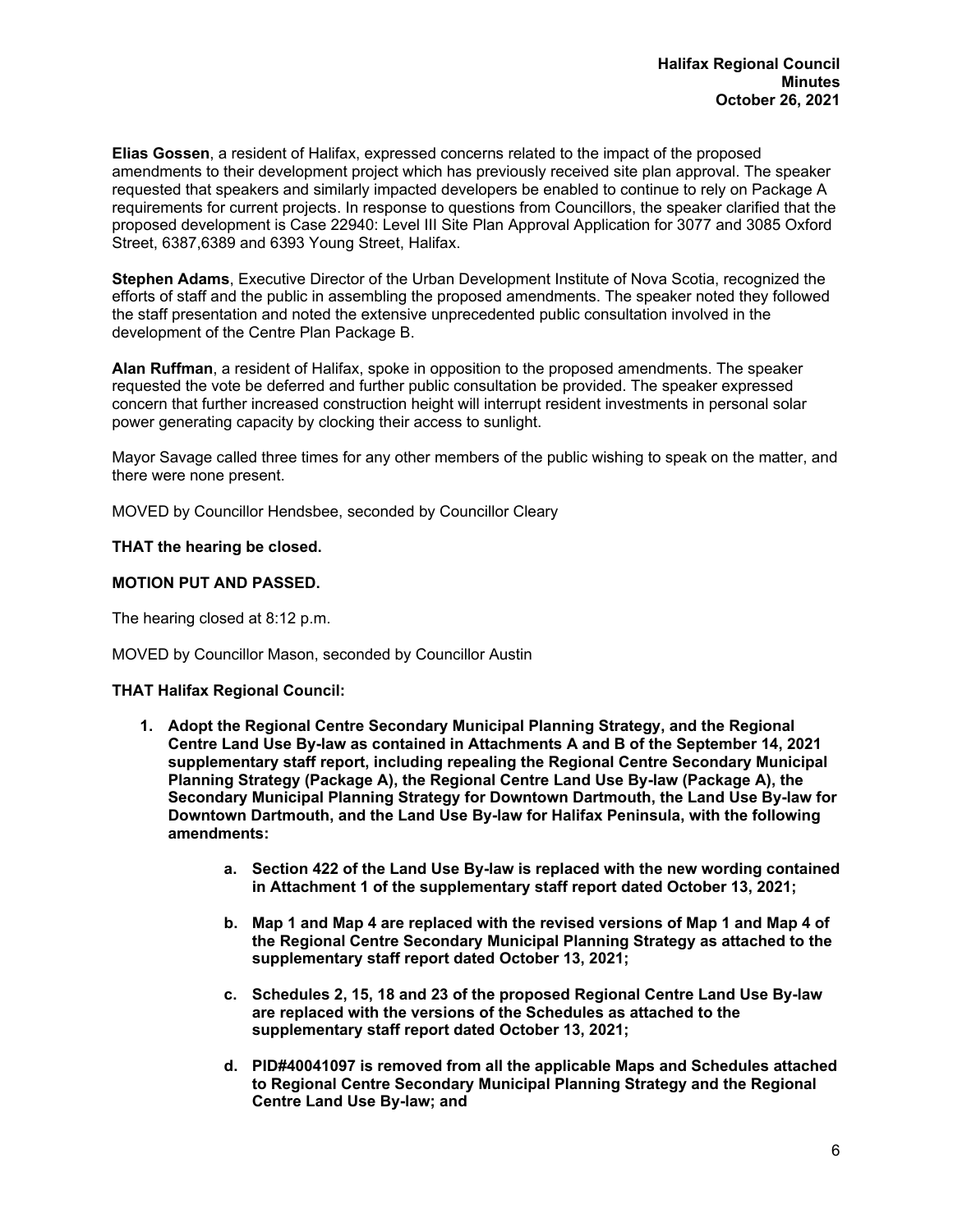- **e. all applicable Maps and Schedules attached to the Regional Centre Secondary Municipal Planning Strategy and the Regional Centre Land Use By-law are amended to increase the maximum height from 20 m to 90 m on PIDs 00114348 and 00114496.**
- **2. Adopt the proposed amendments to the Dartmouth Municipal Planning Strategy, the Dartmouth Land Use By-law, the Downtown Halifax Secondary Municipal Planning Strategy, the Downtown Halifax Land Use By-law, and the Halifax Municipal Planning Strategy, as contained in Attachments C to G of the September 14, 2021 supplementary staff report, as amended.**
- **3. Adopt By-law U-111, amending By-law U-100, Respecting User Charges as contained in Attachment I of the September 14, 2021 supplementary staff report.**
- **4. Direct the Chief Administrative Officer to return to Council within 24 months after the effective date of Centre Plan Package B with information on the effectiveness of the expanded voluntary pre-application process as described in the Discussion section of the September 14, 2021 supplementary staff report.**

MOVED by Councillor Mason, seconded by Deputy Mayor Outhit

**THAT Halifax Regional Council request a supplementary report for Council to consider subsequent to the adoption and approval of the Regional Centre MPS and LUB regarding:** 

- **1. Possible changes to the zoning at 1133 Tower Road (Ronald MacDonald House) per their letter of October 22, 2021 to reflect HR rights that better reflect the R2-A rights currently in place or to expedite a path to a heritage registration and DA for the site;**
- **2. Potential modifications to building design requirements to allow some form of intermediate floor massing in the mid-rise portion of the tower as may be appropriate, per the letter from Lydon Lynch dated October 21, 2021; and**
- **3. Potential modification to the to the special setback requirement that applies to the section of South Park Street that is situated between Spring Garden Road and Clyde Street for possible adjustment per the letter from Upland planning & Design dated October 25, 2021.**

## **MOTION TO AMEND PUT AND PASSED UNANIMOUSLY.**

MOVED by Councillor Hendsbee, seconded by Councillor Kent

#### **THAT Halifax Regional Council request a supplementary report regarding the planning concerns raised by residents Elias Gossen and Scott and Lynn Brogan with respect to their current planning application(s).**

In response to questions from Councillors, Ben Sivak confirmed that under the HRM Charter, staff does not have the ability to grandfather site plans approved under the Centre Plan Package A requirements into compliance with the Package B requirements. Ben Sivak detailed efforts from staff to inform applicants during the drafting of Package B. Denty confirmed that if Council moves to request a supplementary staff report to identify site plan approvals requiring modifications due to the adoption of Package B, staff will be able to provide a comprehensive list to Council relatively quickly.

Councillor Smith proposed the motion to amend be redrafted to identify resident concerns relate to both site plan applications as well as specific zoning concerns. As provided for in Section 53 (2) of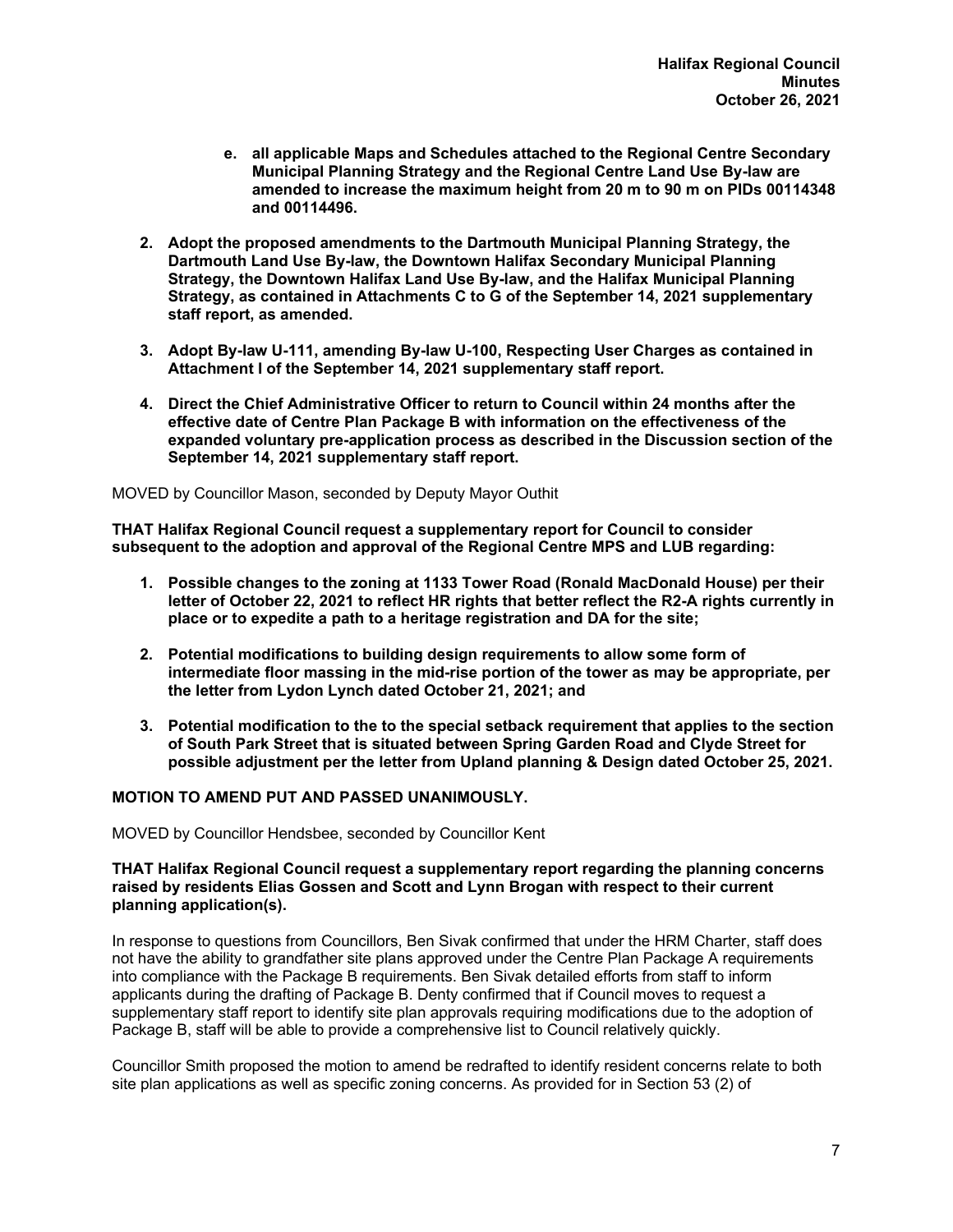Administrative Order One, Respecting the Procedures of the Council, the amendment was accepted as friendly.

The motion as amended now read:

MOVED by Councillor Hendsbee, seconded by Councillor Kent

## **THAT Halifax Regional Council:**

- **1. Request a supplementary report regarding the outstanding Center Plan Site Plan applications that will be affected by the adoption of Centre Plan Package B; and**
- **2. Request a supplementary report regarding the planning concerns raised by residents Scott and Lynn Brogan with respect to their current planning applications.**

As provided for in Section 90 of Administrative Order One, the motion was separated for voting purposes.

MOVED by Councillor Hendsbee, seconded by Councillor Kent

#### **THAT Halifax Regional Council:**

**1. Request a supplementary report regarding the outstanding Center Plan Site Plan applications that will be affected by the adoption of Centre Plan Package B** 

#### **MOTION TO AMEND PUT AND PASSED UNANIMOUSLY.**

MOVED by Councillor Hendsbee, seconded by Councillor Kent

#### **THAT Halifax Regional Council:**

**2. Request a supplementary report regarding the planning concerns raised by residents Scott and Lynn Brogan with respect to their current planning application(s).** 

#### **MOTION TO AMEND PUT AND PASSED.** (11 in favour, 6 against)

In favour: Mayor Savage, Deputy Mayor Outhit, Councillors Deagle Gammon, Hendsbee, Kent, Purdy, Morse, Stoddard, Lovelace, Blackburn, Russell

Against: Councillors Austin, Mancini, Mason, Smith, Cleary, and Cuttell

MOVED by Councillor Austin, seconded by Councillor Hendsbee

**THAT Halifax Regional Council direct the CAO to prepare amendments to the Regional Centre Land Use By-law for consideration by Community Council following the effective date of the Regional Centre Secondary Municipality Planning Strategy and Land Use By-law to increase the maximum tower dimensions established for the Mic Mac Mall Lands (ML) Special Area.** 

#### **MOTION TO AMEND PUT AND PASSED UNANIMOUSLY.**

The motion as amended now read:

MOVED by Councillor Mason, seconded by Councillor Austin

#### **THAT Halifax Regional Council:**

**1. Adopt the Regional Centre Secondary Municipal Planning Strategy, and the Regional Centre Land Use By-law as contained in Attachments A and B of the September 14, 2021 supplementary staff report, including repealing the Regional Centre Secondary Municipal Planning Strategy (Package A), the Regional Centre Land Use By-law (Package A), the**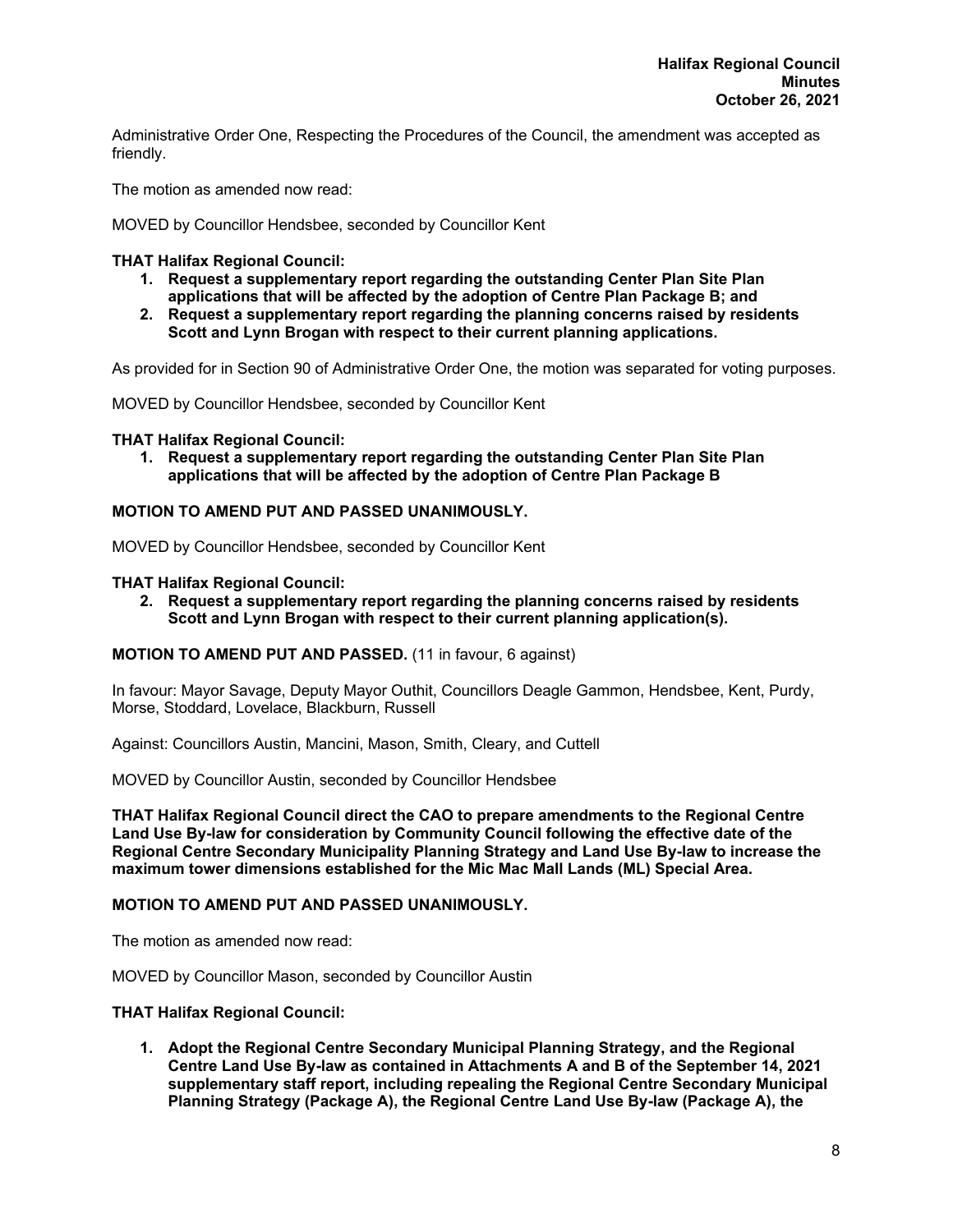**Secondary Municipal Planning Strategy for Downtown Dartmouth, the Land Use By-law for Downtown Dartmouth, and the Land Use By-law for Halifax Peninsula, with the following amendments:** 

- **f. Section 422 of the Land Use By-law is replaced with the new wording contained in Attachment 1 of the supplementary staff report dated October 13, 2021;**
- **g. Map 1 and Map 4 are replaced with the revised versions of Map 1 and Map 4 of the Regional Centre Secondary Municipal Planning Strategy as attached to the supplementary staff report dated October 13, 2021;**
- **h. Schedules 2, 15, 18 and 23 of the proposed Regional Centre Land Use By-law are replaced with the versions of the Schedules as attached to the supplementary staff report dated October 13, 2021;**
- **i. PID#40041097 is removed from all the applicable Maps and Schedules attached to Regional Centre Secondary Municipal Planning Strategy and the Regional Centre Land Use By-law; and**
- **j. all applicable Maps and Schedules attached to the Regional Centre Secondary Municipal Planning Strategy and the Regional Centre Land Use By-law are amended to increase the maximum height from 20 m to 90 m on PIDs 00114348 and 00114496.**
- **2. Adopt the proposed amendments to the Dartmouth Municipal Planning Strategy, the Dartmouth Land Use By-law, the Downtown Halifax Secondary Municipal Planning Strategy, the Downtown Halifax Land Use By-law, and the Halifax Municipal Planning Strategy, as contained in Attachments C to G of the September 14, 2021 supplementary staff report, as amended.**
- **3. Adopt By-law U-111, amending By-law U-100, Respecting User Charges as contained in Attachment I of the September 14, 2021 supplementary staff report.**
- **4. Direct the Chief Administrative Officer to return to Council within 24 months after the effective date of Centre Plan Package B with information on the effectiveness of the expanded voluntary pre-application process as described in the Discussion section of the September 14, 2021 supplementary staff report.**
- **5. Request a supplementary report for Council to consider subsequent to the adoption and approval of the Regional Centre MPS and LUB regarding:** 
	- **a. Possible changes to the zoning at 1133 Tower Road (Ronald MacDonald House) per their letter of October 22, 2021 to reflect HR rights that better reflect the R2-A rights currently in place or to expedite a path to a heritage registration and DA for the site; and**
	- **b. Potential modifications to building design requirements to allow some form of intermediate floor massing in the mid-rise portion of the tower as may be appropriate, per the letter from Lydon Lynch dated October 21, 2021.**
	- **c. Potential modification to the to the special setback requirement that applies to the section of South Park Street that is situated between Spring Garden Road and Clyde Street for possible adjustment per the letter from Upland planning & Design dated October 25, 2021**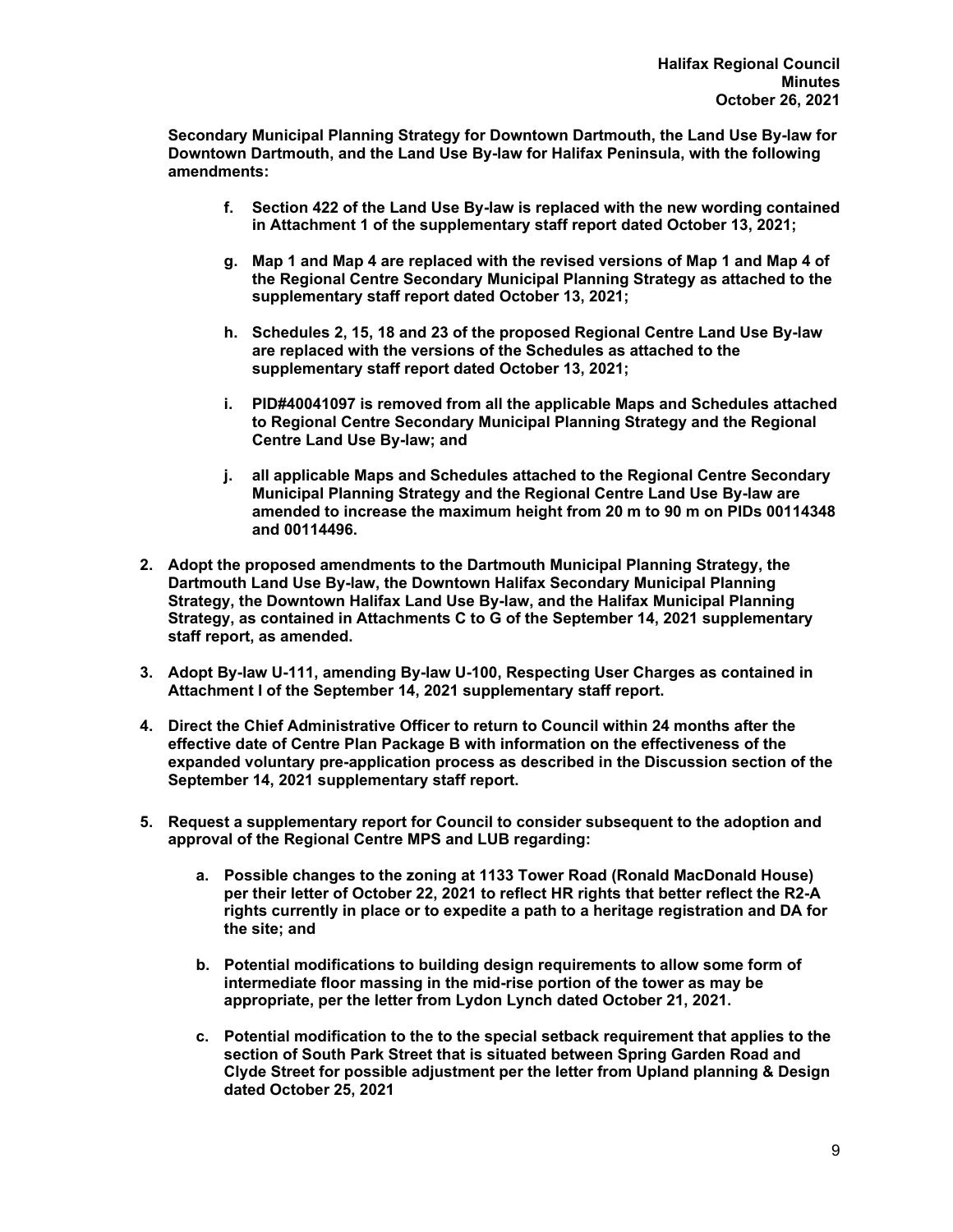- **6. Request a supplementary report regarding the outstanding Center Plan Site Plan applications that will be affected by the adoption of Centre Plan Package B.**
- **7. Request a supplementary report regarding the planning concerns raised by residents Scott and Lynn Brogan with respect to their current planning application(s).**
- **8. Direct the CAO to prepare amendments to the Regional Centre Land Use By-law for consideration by Community Council following the effective date of the Regional Centre Secondary Municipality Planning Strategy and Land Use By-law to increase the maximum tower dimensions established for the Mic Mac Mall Lands (ML) Special Area.**

## **MOTION PUT AND PASSED UNANIMOUSLY.**

## **13. CORRESPONDENCE, PETITIONS & DELEGATIONS**

#### **13.1 Correspondence**

Correspondence was received and circulated for items: 12.2 and 15.1.3.

For a detailed list of correspondence received refer to the specific agenda item.

#### **13.2 Petitions 13.2.1 Councillor Smith**

Councillor Smith submitted a petition from HRM community members regarding Centre Plan Package B with over 500 electronic signatures requesting that Regional Council not adopt Centre Plan Package B until such time as the identified concerns can be addressed.

#### **13.3 Presentation – None**

#### **14. INFORMATION ITEMS BROUGHT FORWARD 14.1 Councillor Hendsbee - Review of Street Lighting Procedures and Policies**

The following was before Council:

• Staff information report dated September 28, 2021

Taso Koutroulakis, Director Traffic Management, Transportation and Public Works responded to questions of clarification from Regional Council.

#### **15. REPORTS**

#### **15.1 CHIEF ADMINISTRATIVE OFFICER**

**15.1.1 Halifax Wanderers Football Club Corporation - Request to Amend License Agreement** 

The following was before Council:

• Staff recommendation report dated August 30, 2021

The following motion was approved as part of the Consent Agenda:

MOVED by Councillor Mason, seconded by Councillor Austin

**THAT Halifax Regional Council direct and authorize the Chief Administrative Officer, or his delegate, to negotiate and execute an Amending Agreement to the License and Rental Agreement with the Halifax Wanderer's Football Club Corporation dated March 8, 2019 subject to the Key Terms and Conditions set out in Table 1 of the staff report dated August 30, 2021.**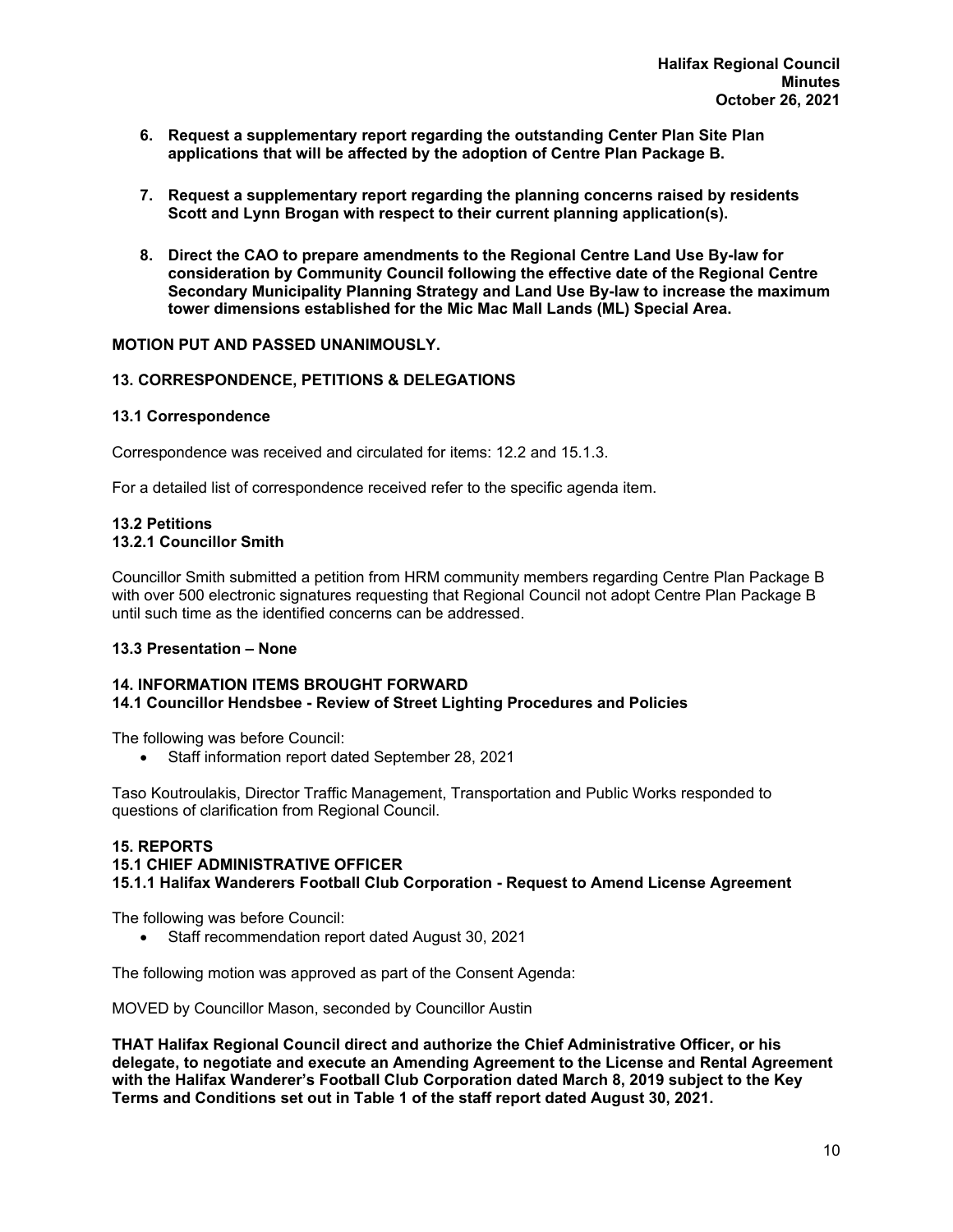## **MOTION PUT AND PASSED UNANIMOUSLY.**

## **15.1.2 Administrative Order 50 - Disposal of Surplus Real Property 5802 Highway 357, Elderbank**

The following was before Council:

Staff recommendation report dated September 22, 2021

The following motion was approved as part of the Consent Agenda:

MOVED by Councillor Mason, seconded by Councillor Austin

**THAT Halifax Regional Council set a date for a public hearing to consider the sale of 5802 Highway 357, Elderbank to the Musquodoboit Valley Ground Search and Rescue Team as per the terms and conditions outlined in Table 1 of the staff report dated September 22, 2021.** 

#### **MOTION PUT AND PASSED UNANIMOUSLY.**

#### **15.1.3 Temporary Sign By-law Amendments – Supplementary Report**

The following was before Council:

- Supplementary staff report dated September 1, 2021
- Correspondence from Dave O'Connor
- Staff Presentation dated October 26, 2021

MOVED by Councillor Mancini, seconded by Councillor Russell

**THAT Halifax Regional Council direct the Chief Administrative Officer to draft amendments to Bylaw S-801, Respecting Licensing of Temporary Signs and Administrative Order 15, Respecting License, Permit and Processing Fees, as set out in the "Updated Amendments – September 1, 2021 Report" column of Attachment A of the staff report dated September 1, 2021.** 

Hilary Hayes, Supervisor, Licensing and Ticket Administrator, Buildings and Compliance gave a presentation and responded to questions of clarification from Regional Council.

Kelly Denty, Executive Director, Planning and Development, responded to questions of clarification from Regional Council.

MOVED by Councillor Mancini, seconded by Councillor Purdy

**THAT the motion be amended to include "excluding items "c" and "d"." at the end of the motion.** 

**MOTION TO AMEND PUT AND PASSED.** (9 in favour, 8 against)

In favour: Mayor Savage, Deputy Mayor Outhit, Councillors Deagle Gammon, Hendsbee, Kent, Purdy, Mancini, Stoddard, Blackburn

Against: Councillors Austin, Mason, Smith, Cleary, Morse, Cuttell, Lovelace, Russell

The motion as amended now read:

MOVED by Councillor Mancini, seconded by Councillor Russell

**THAT Halifax Regional Council direct the Chief Administrative Officer to draft amendments to Bylaw S-801, Respecting Licensing of Temporary Signs and Administrative Order 15, License,**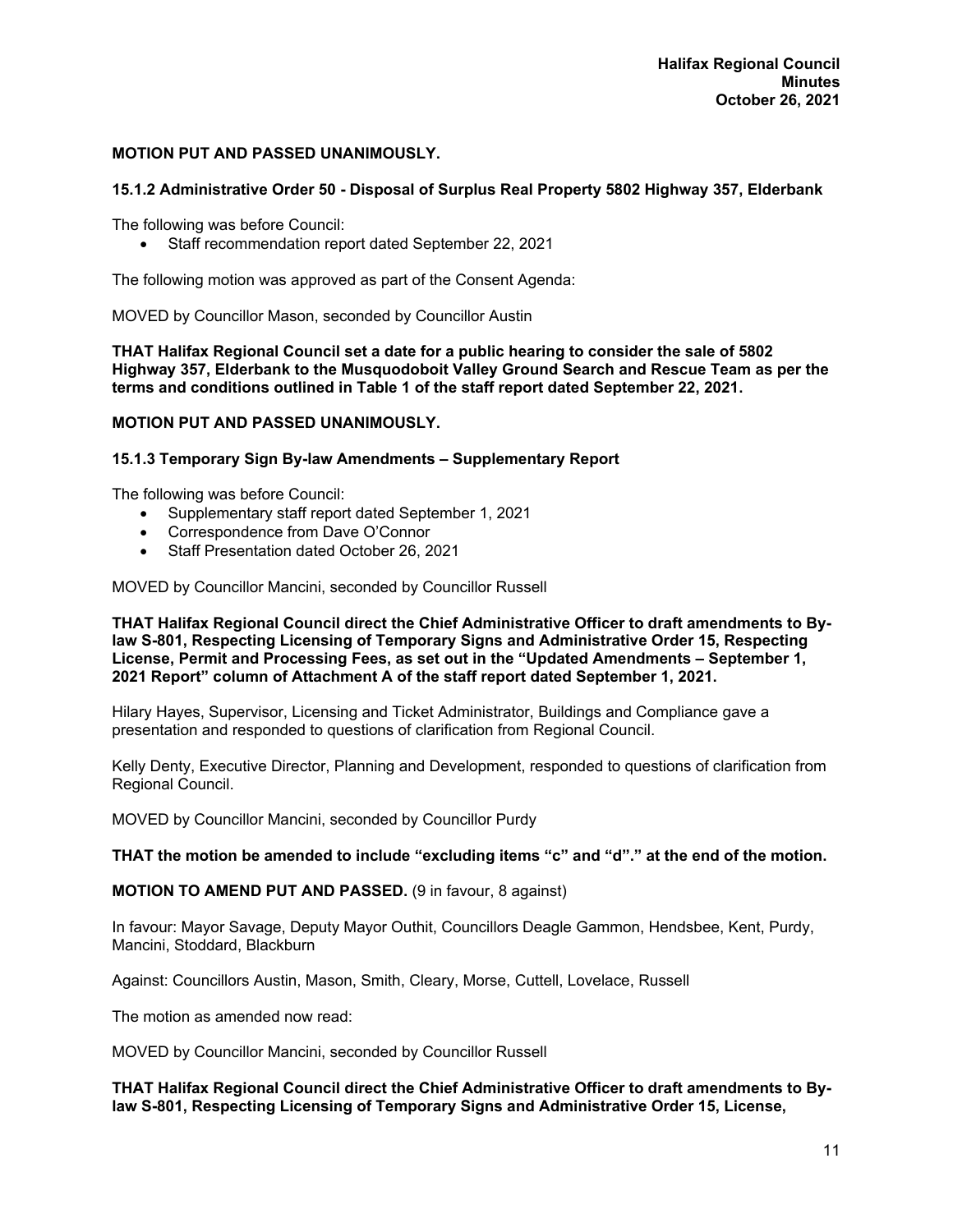**Permits and Processing Fees, as set out in the "Updated Amendments – September 1, 2021 Report" column of Attachment A of the staff report dated September 1, 2021, excluding items "c" and "d".** 

## **MOTION AS AMENDED PUT AND PASSED.** (16 in favour, 1 against)

In favour: Mayor Savage, Deputy Mayor Outhit, Councillors Deagle Gammon, Hendsbee, Kent, Purdy, Austin, Mancini, Mason, Smith, Cleary, Morse, Stoddard, Lovelace, Blackburn, Russell

Against: Councillor Cuttell

#### **15.1.4 Increase to Contract – PO 2070848048, RFT No. 20-246 Portland Hills Traffic Calming-Portland Hills Drive - East Region**

The following was before Council:

Staff recommendation report dated October 19, 2021

The following motion was approved as part of the Consent Agenda:

MOVED by Councillor Mason, seconded by Councillor Austin

**THAT Halifax Regional Council approve an increase to the contract with Sackville Trenching Co. Ltd. (RFT No. 20-246 – Purchase Order 2070848048) for additional work added to the original scope in the amount of \$79,860.07 (net HST included) with funding from Project Account CT190006 as outlined in the Financial Implications section of the staff report dated October 19, 2021.** 

#### **MOTION PUT AND PASSED UNANIMOUSLY.**

#### **15.2 GRANTS COMMITTEE**

#### **15.2.1 Less than Market Value License Agreement – Mic Mac Amateur Aquatic Club, 192 Prince Albert Road, Dartmouth**

The following was before Council:

 Grants Committee report dated October 19, 2021, with attached staff recommendation report dated August 6, 2021

The following motion was approved as part of the Consent Agenda:

MOVED by Councillor Mason, seconded by Councillor Austin

**THAT Halifax Regional Council enter into a less than market value license agreement with Mic Mac Amateur Aquatic Club for a portion of PID # 00636290, lands adjacent to 192 Prince Albert Road, (the "License"), and authorize the Mayor and Municipal Clerk to execute the License, as per the key terms and conditions set out in Table 1 in the discussion section of the attached staff report dated August 6, 2021 (Attachment A).** 

#### **MOTION PUT AND PASSED UNANIMOUSLY.**

#### **15.3 MEMBERS OF COUNCIL**

**15.3.1 Councillor Austin - Lakeview Point Road/Hume Street Extension** 

The following was before Council:

Request for Council's Consideration form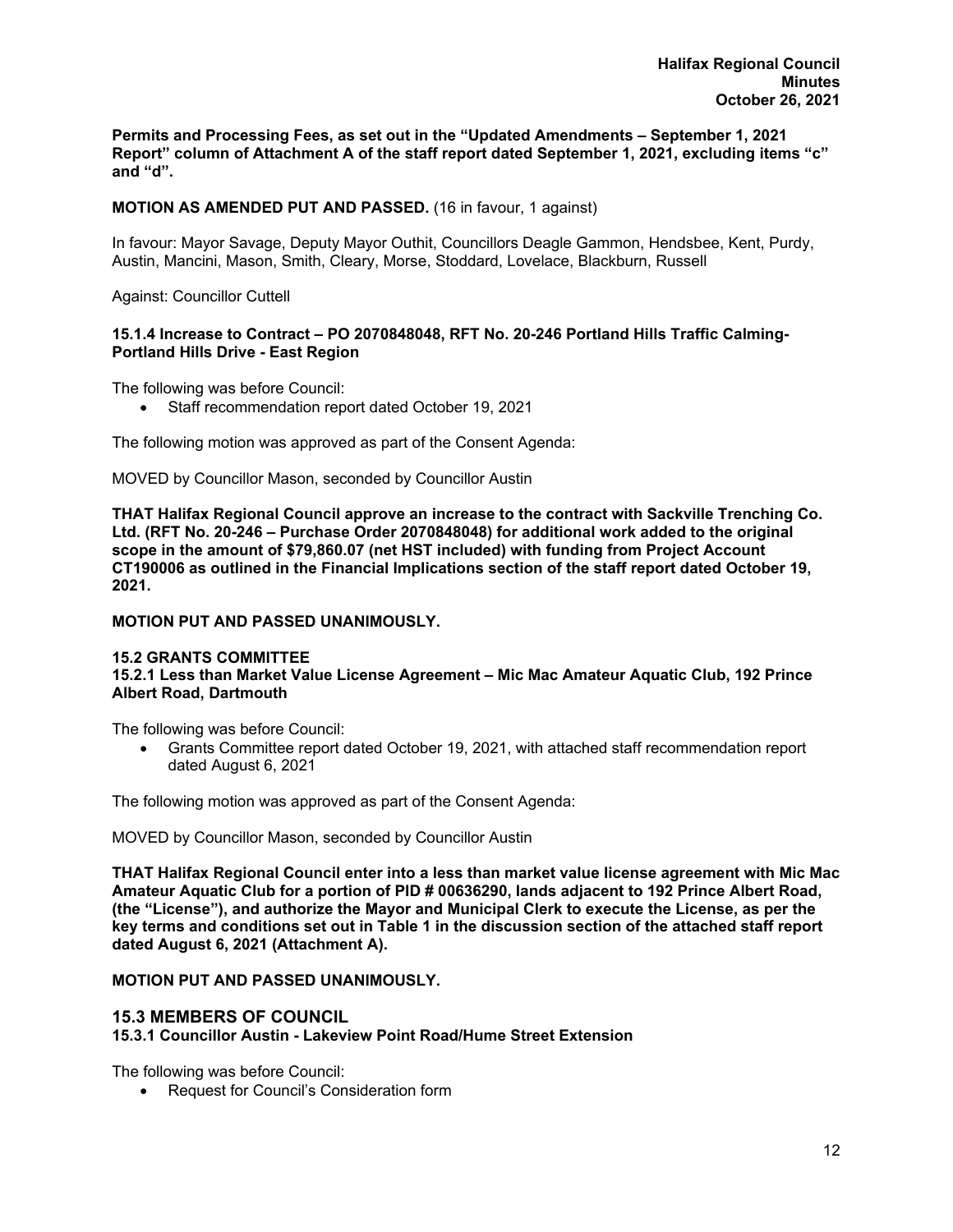MOVED by Councillor Austin, seconded by Councillor Cleary

**THAT Halifax Regional Council request a staff report regarding the feasibility of converting Lakeview Point Road and Hume Street in Dartmouth into a one-way loop by creating a new exit for Hume Street at the existing traffic light at Grahams Grove.** 

#### **MOTION PUT AND PASSED UNANIMOUSLY.**

#### **16. MOTIONS 16.1 Councillor Lovelace**

MOVED by Councillor Lovelace, seconded by Councillor Blackburn

**THAT Halifax Regional Council formally recognize Her Majesty Queen Elizabeth's Platinum Jubilee in February 2022:** 

- **1. By planting seven (7) Oak trees (English or Red) in honour of Queen Elizabeth's reign as monarch for seventy (70) years. Identify six trees to be planted throughout the municipality and a seventh placed in an urban park with a commemorative plaque.**
- **2. Issue a congratulatory letter from the Mayor to Her Majesty Queen Elizabeth II to mark this historic Platinum Jubilee.**

Councillor Hendsbee proposed increasing the number of trees to be planted to seventy (70), if the funding is possible within the existing budget. As provided for in section 53 (2) of Administrative Order One, *Respecting the Procedures of the Council,* the amendment was accepted as friendly.

The motion as amended now read:

MOVED by Councillor Lovelace, seconded by Councillor Blackburn

#### **THAT Halifax Regional Council formally recognize Her Majesty Queen Elizabeth's Platinum Jubilee in February 2022:**

- **1. By planting seventy ((70) if possible) Oak trees (English or Red) in honour of Queen Elizabeth's reign as monarch for seventy (70) years. Identify six trees to be planted throughout the municipality and a seventh placed in an urban park with a commemorative plaque.**
- **2. Issue a congratulatory letter from the Mayor to Her Majesty Queen Elizabeth II to mark this historic Platinum Jubilee.**

# **MOTION AS AMENDED PUT AND PASSED UNANIMOUSLY.**

#### **17. IN CAMERA (IN PRIVATE)**

## **17.1 PROPERTY MATTER**

#### *The following was before Council:*

Private and confidential staff report dated September 10, 2021

This matter was dealt with in public.

MOVED by Councillor Cleary, seconded by Councillor Blackburn